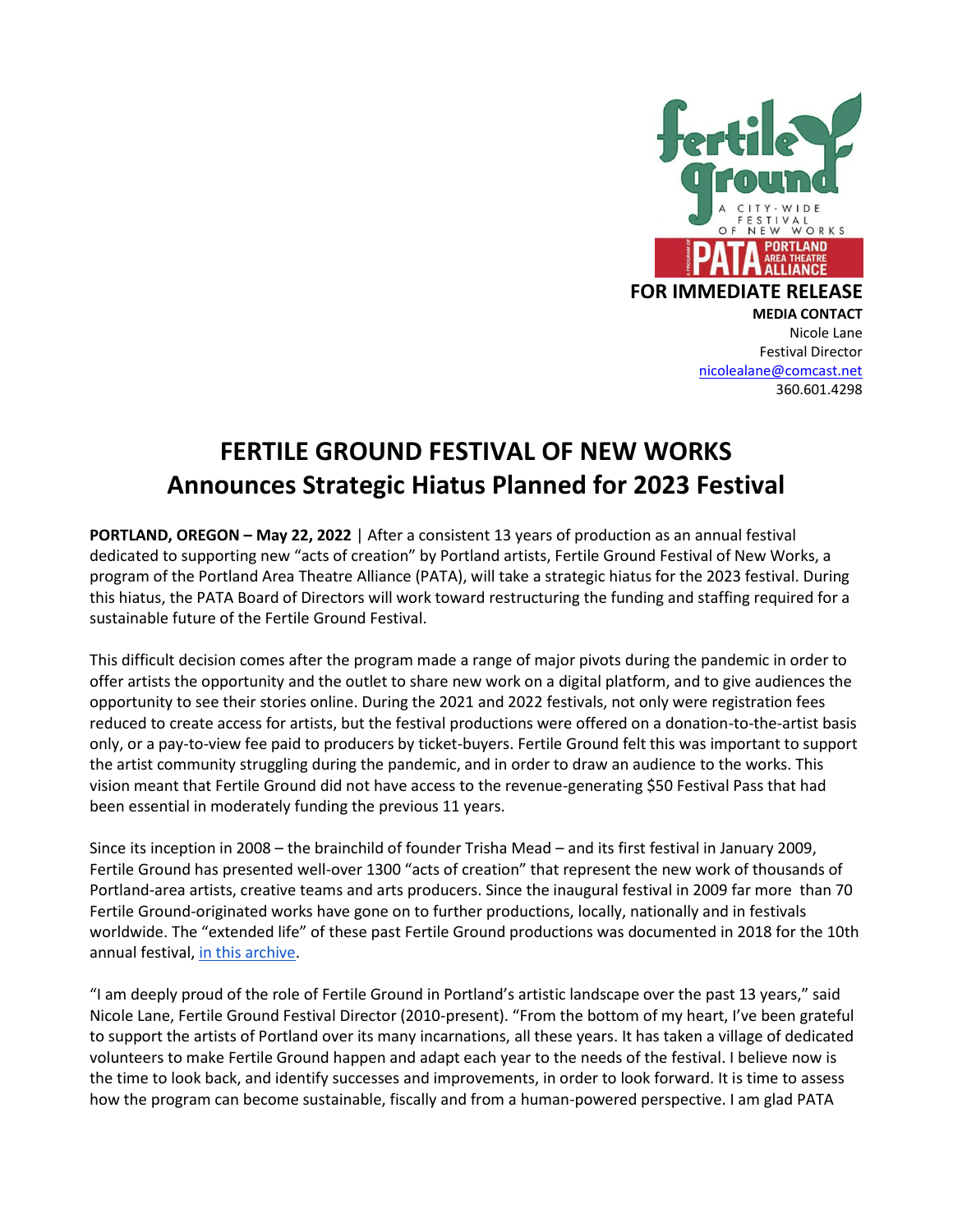plans to take this strategic hiatus to work on this important new works platform for the sake of Portland's creative community."

"I am excited for the future of Fertile Ground," said Dré Slaman, Fertile Ground Managing Director (2014- 2022). "This strategic hiatus is a tremendous opportunity for PATA to fortify the foundation that has been built by a team of dedicated, passionate volunteers over the last 13 years. This moment in time offers a chance to make the festival stronger, so that it may to continue to be an outlet for artists to share their work, and the Portland community to enjoy it for years to come."

"The Portland Area Theatre Alliance takes great pride in the fact that The Fertile Ground Festival of New Works is one of our programs, and we will be taking a much needed opportunity to create a robust strategic plan for its future," said Samson Syharath, PATA Board President. "This festival has provided an amazing, and invaluable, platform for local performers and creators for the past 13 years. We hope to expand upon the equitable practices already in place under the leadership of Nicole Lane and Dré Slaman, with more support from grant funding, and a sustainable staffing structure. There are so many possibilities for how this festival can grow, and we are excited to explore them thoroughly."

#### **KEY LINKS**

[Fertile Ground Festival](https://www.fertilegroundpdx2022.org/) website [GROW Award](https://www.fertilegroundpdx2022.org/grow-award/) information [GROW Light Selection](https://www.fertilegroundpdx2022.org/grow-light/) information [GROW Panel](https://www.fertilegroundpdx2022.org/grow-panel/) information [Portland Area Theatre Alliance](https://www.portlandtheatre.com/page-18123.portlandtheatre.com/page-18125) (PATA)

#### **FERTILE GROUND HISTORY**

#### **Fertile Ground 2021**

In 2021, in order to serve a wider range of artists and audiences in the community, and in response to the pandemic and racial reckoning, significant actions were taken to create an equity-infused process that prioritized inclusivity for the  $12<sup>th</sup>$  annual new works festival. To accomplish these ambitious shifts, both the festival framework and decision-making structures were revised.

Ground's virtual festival presented pre-recorded "acts of creation," submitted by producing organizations and artist-producers. Recorded premieres were live-dropped at scheduled intervals over the course of the 11-day festival, and streamed on Fertile Ground's Facebook and YouTube channels.

Moving the festival to a virtual platform resulted in a limited number of available festival slots, therefore making Fertile Ground 2021 (FG21) a curated festival. While curating the festiva was a departure from one of the key founding tenets of Fertile Ground, this shift offered an opportunity for the festival to evolve, to ensure representation of underserved communities, actively engage in pro-inclusivity and power-sharing practices, and present a Fertile Ground festival in 2021.

Intent on fostering a festival that was more inclusive of and conducive to the participation of underrepresented communities, Fertile Ground created a new community panel, the GROW Panel. Demonstrating Fertile Ground's commitment to broadening representative inclusion of local artists, a panel – composed of individuals whose identities encompass a spectrum of underrepresented voices, along with Fertile Ground and PATA representatives – was instituted.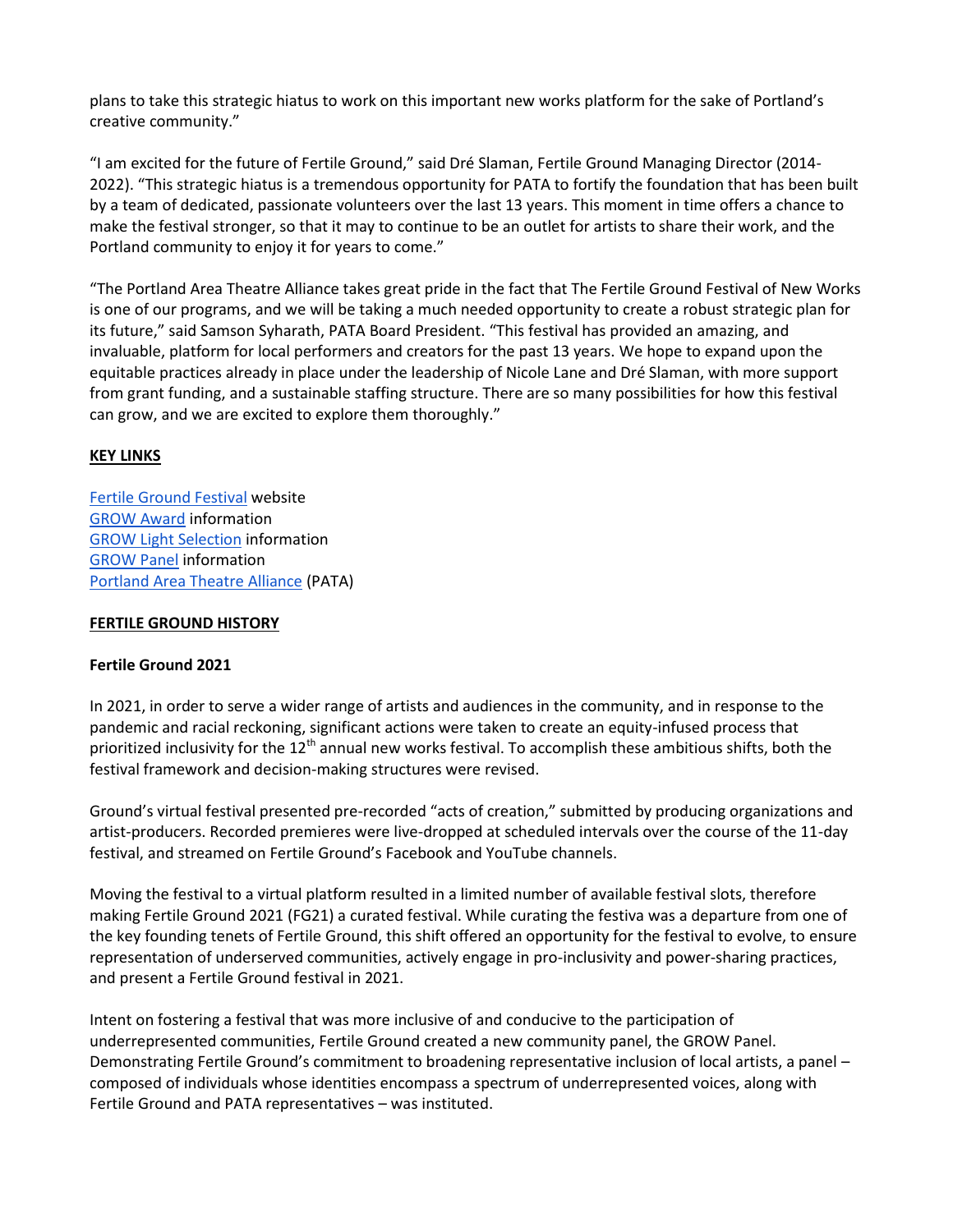This decision-making body curated FG21 with attention to the inclusion of underrepresented communities,\* artistically interesting and culturally relevant "acts of creation," and projects with an innovative concept for a recorded piece intended for a digital media platform. Fertile Ground sought submissions from a wide range of artists on a variety of topics and welcomed an array of artistic genres and disciplines.

For FG21, Fertile Ground was awarded Regional Arts & Culture Council Arts Equity & Access funding. These funds were intended to formalize and expand the organization's initiatives to address equity and access barriers to participation in the festival that exist for underrepresented artists. The grant allowed Fertile Ground to distribute funds to artists/producers through the GROW AWARD program, which was supplemented by community donors. Five artist/producers received a \$500 GROW Award with the RACC funding, and four more were awarded funds from the community donors to the program. The GROW Panel in 2021 both curated the festival and adjudicated applications for the GROW AWARD.

"At this time, in our local and national landscape, our community needs artists' voices more than ever," said Dre Slaman, Fertile Ground Managing Director, about the 2021 festival plans. "This re-imagined virtual Fertile Ground is about innovation, inclusion, and, most of all, the resilience of our local artistic community."

"I believe we have a pivotal, vital opportunity to meaningfully invite new artistic voices into the festival while challenging all artists to innovate their work for this new kind of digital performance, and in doing that evolve Fertile Ground," said Nicole Lane, Fertile Ground Festival Director about the 2021 festival plans. "We are working on these changes intentionally and swiftly with more pieces falling into place daily. It has been inspiring to work with an incredible group of people to redesign Fertile Ground with our sights set on bringing a vibrant festival of new work to at-home audiences that features inventive 'acts of creation' from an array of local artists who are emphatically representational of our entire community."

*\*BIPOC, LGBTQ2IA+, Disabled*

### **Fertile Ground 2022**

The 2022 Fertile Ground (FG22) was again a virtual festival due to the pandemic, but returned to its uncurated roots and offered the new works showcase to all Portland area artists. Given the unknowns of the pandemic and the burden of space rental, additionally, instead of presenting Fertile Ground projects via their online distribution platforms as accomplished for Fertile Ground 2021 (FG21), the festival directed audiences to producers' (virtual) productions.

The online and uncurated Fertile Ground 2022 were presented differently than in the 2021 where the festival released selected (curated) projects on a set schedule for public consumption on a donation-only basis via the festival's Facebook and YouTube channels. For FG22, Fertile Ground returned to functioning as the marketing platform for projects of new works. FG22 producers produced/premiered their work on their own platforms, at the times and dates of their choosing. Producers set their own pricing and box office, and determined how they plan to distribute their work to audiences for online consumption.

Fertile Ground organizers continued to be intent on fostering a festival that is more inclusive of and conducive to the participation of underrepresented communities and continuing work from 2021 efforts to address equity and access barriers to participation in the festival that exist for underrepresented artists. Fertile Ground's GROW Panel selected five GROW Award recipients to receive \$500 to be used in production of their Fertile Ground project. 2022 funding comes from prioritizing funds for this program in the Fertile Ground budget, and from The Think System Foundation.